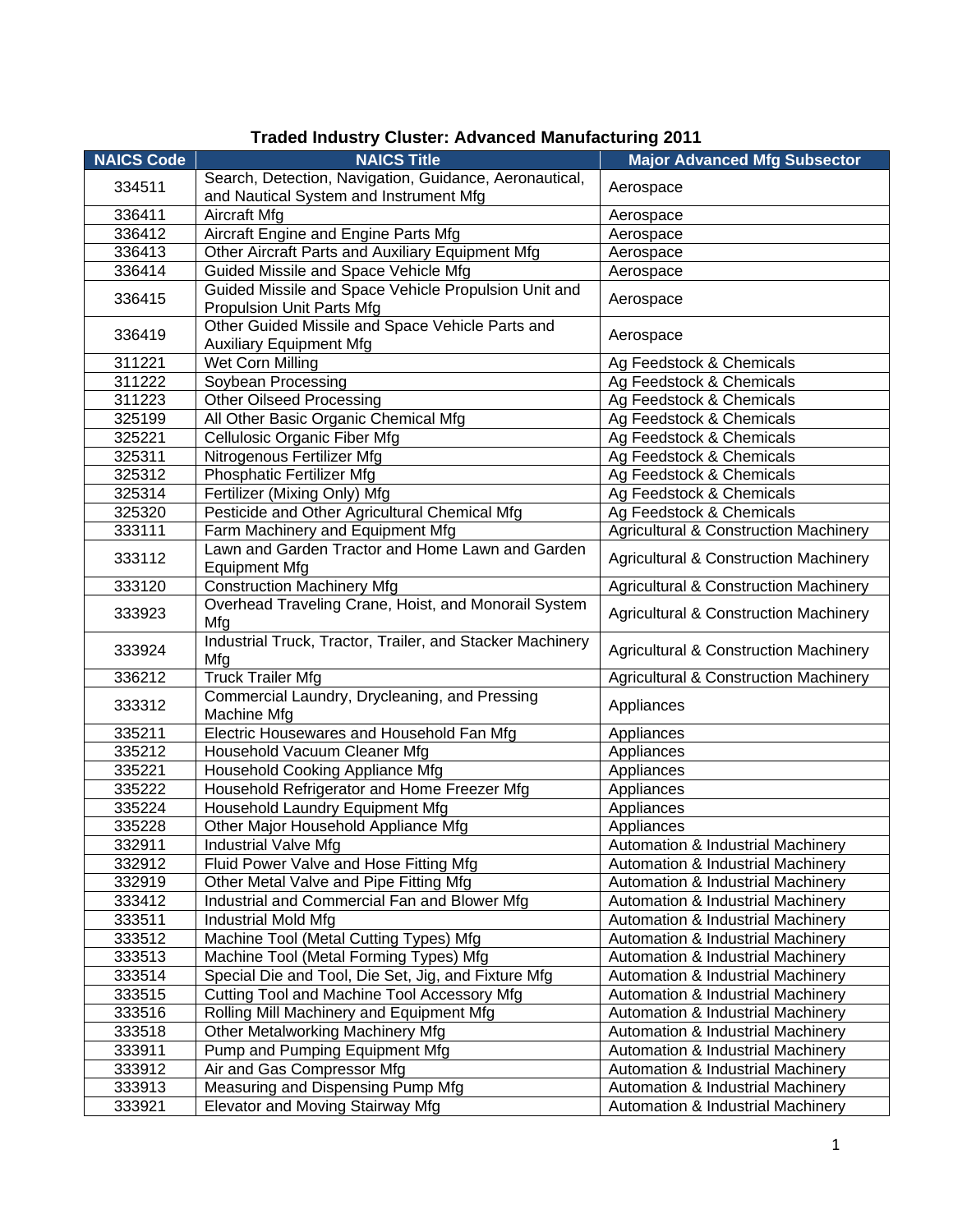| <b>NAICS Code</b> | <b>NAICS Title</b>                                                                                              | <b>Major Advanced Mfg Subsector</b>          |
|-------------------|-----------------------------------------------------------------------------------------------------------------|----------------------------------------------|
| 333922            | <b>Conveyor and Conveying Equipment Mfg</b>                                                                     | <b>Automation &amp; Industrial Machinery</b> |
| 333992            | Welding and Soldering Equipment Mfg                                                                             | Automation & Industrial Machinery            |
| 333994            | Industrial Process Furnace and Oven Mfg                                                                         | Automation & Industrial Machinery            |
| 333995            | Fluid Power Cylinder and Actuator Mfg                                                                           | Automation & Industrial Machinery            |
| 333996            | Fluid Power Pump and Motor Mfg                                                                                  | Automation & Industrial Machinery            |
| 333999            | All Other Miscellaneous General Purpose Machinery                                                               | Automation & Industrial Machinery            |
|                   | Mfg                                                                                                             |                                              |
| 334513            | Instruments and Related Products Mfg for Measuring,<br>Displaying, and Controlling Industrial Process Variables | Automation & Industrial Machinery            |
| 335312            | Motor and Generator Mfg                                                                                         | Automation & Industrial Machinery            |
| 335313            | Switchgear and Switchboard Apparatus Mfg                                                                        | Automation & Industrial Machinery            |
| 335314            | Relay and Industrial Control Mfg                                                                                | Automation & Industrial Machinery            |
| 325411            | Medicinal and Botanical Mfg                                                                                     | <b>Biosciences</b>                           |
| 325412            | <b>Pharmaceutical Preparation Mfg</b>                                                                           | <b>Biosciences</b>                           |
| 325413            | In-Vitro Diagnostic Substance Mfg                                                                               | <b>Biosciences</b>                           |
| 325414            | Biological Product (except Diagnostic) Mfg                                                                      | <b>Biosciences</b>                           |
| 334510            | Electromedical and Electrotherapeutic Apparatus Mfg                                                             | <b>Biosciences</b>                           |
| 334516            | Analytical Laboratory Instrument Mfg                                                                            | <b>Biosciences</b>                           |
| 334517            | <b>Irradiation Apparatus Mfg</b>                                                                                | <b>Biosciences</b>                           |
| 339112            | <b>Surgical and Medical Instrument Mfg</b>                                                                      | <b>Biosciences</b>                           |
| 339113            | Surgical Appliance and Supplies Mfg                                                                             | <b>Biosciences</b>                           |
| 339114            | Dental Equipment and Supplies Mfg                                                                               | <b>Biosciences</b>                           |
| 339115            | <b>Ophthalmic Goods Mfg</b>                                                                                     | <b>Biosciences</b>                           |
| 339116            | Dental Laboratories                                                                                             | <b>Biosciences</b>                           |
| 541380*           | Testing Laboratories (Life Sciences Share Only)                                                                 | <b>Biosciences</b>                           |
| 541710*           | R&D in the Physical, Engineering, and Life Sciences<br>(Life Sciences Share Only)                               | <b>Biosciences</b>                           |
| 321113            | Sawmills                                                                                                        | <b>Building &amp; Construction Products</b>  |
| 321114            | <b>Wood Preservation</b>                                                                                        | <b>Building &amp; Construction Products</b>  |
| 321211            | Hardwood Veneer and Plywood Mfg                                                                                 | <b>Building &amp; Construction Products</b>  |
| 321212            | Softwood Veneer and Plywood Mfg                                                                                 | <b>Building &amp; Construction Products</b>  |
| 321213            | Engineered Wood Member (except Truss) Mfg                                                                       | <b>Building &amp; Construction Products</b>  |
| 321214            | <b>Truss Mfg</b>                                                                                                | <b>Building &amp; Construction Products</b>  |
| 321219            | <b>Reconstituted Wood Product Mfg</b>                                                                           | <b>Building &amp; Construction Products</b>  |
| 321911            | Wood Window and Door Mfg                                                                                        | <b>Building &amp; Construction Products</b>  |
| 321912            | Cut Stock, Resawing Lumber, and Planing                                                                         | <b>Building &amp; Construction Products</b>  |
| 321918            | <b>Other Millwork (including Flooring)</b>                                                                      | <b>Building &amp; Construction Products</b>  |
| 321920            | Wood Container and Pallet Mfg                                                                                   | <b>Building &amp; Construction Products</b>  |
| 326122            | Plastics Pipe and Pipe Fitting Mfg                                                                              | <b>Building &amp; Construction Products</b>  |
| 326191            | <b>Plastics Plumbing Fixture Mfg</b>                                                                            | <b>Building &amp; Construction Products</b>  |
| 326192            | <b>Resilient Floor Covering Mfg</b>                                                                             | <b>Building &amp; Construction Products</b>  |
| 327121            | <b>Brick and Structural Clay Tile Mfg</b>                                                                       | <b>Building &amp; Construction Products</b>  |
| 327122            | Ceramic Wall and Floor Tile Mfg                                                                                 | <b>Building &amp; Construction Products</b>  |
| 327123            | Other Structural Clay Product Mfg                                                                               | <b>Building &amp; Construction Products</b>  |
| 327211            | Flat Glass Mfg                                                                                                  | <b>Building &amp; Construction Products</b>  |
| 327215            | Glass Product Mfg Made of Purchased Glass                                                                       | <b>Building &amp; Construction Products</b>  |
| 327310            | <b>Cement Mfg</b>                                                                                               | <b>Building &amp; Construction Products</b>  |
| 327320            | Ready-Mix Concrete Mfg                                                                                          | <b>Building &amp; Construction Products</b>  |
| 327331            | Concrete Block and Brick Mfg                                                                                    | <b>Building &amp; Construction Products</b>  |
| 327332            | Concrete Pipe Mfg                                                                                               | <b>Building &amp; Construction Products</b>  |
| 327390            | <b>Other Concrete Product Mfg</b>                                                                               | <b>Building &amp; Construction Products</b>  |
| 327420            | Gypsum Product Mfg                                                                                              | <b>Building &amp; Construction Products</b>  |
| 327991            | <b>Cut Stone and Stone Product Mfg</b>                                                                          | <b>Building &amp; Construction Products</b>  |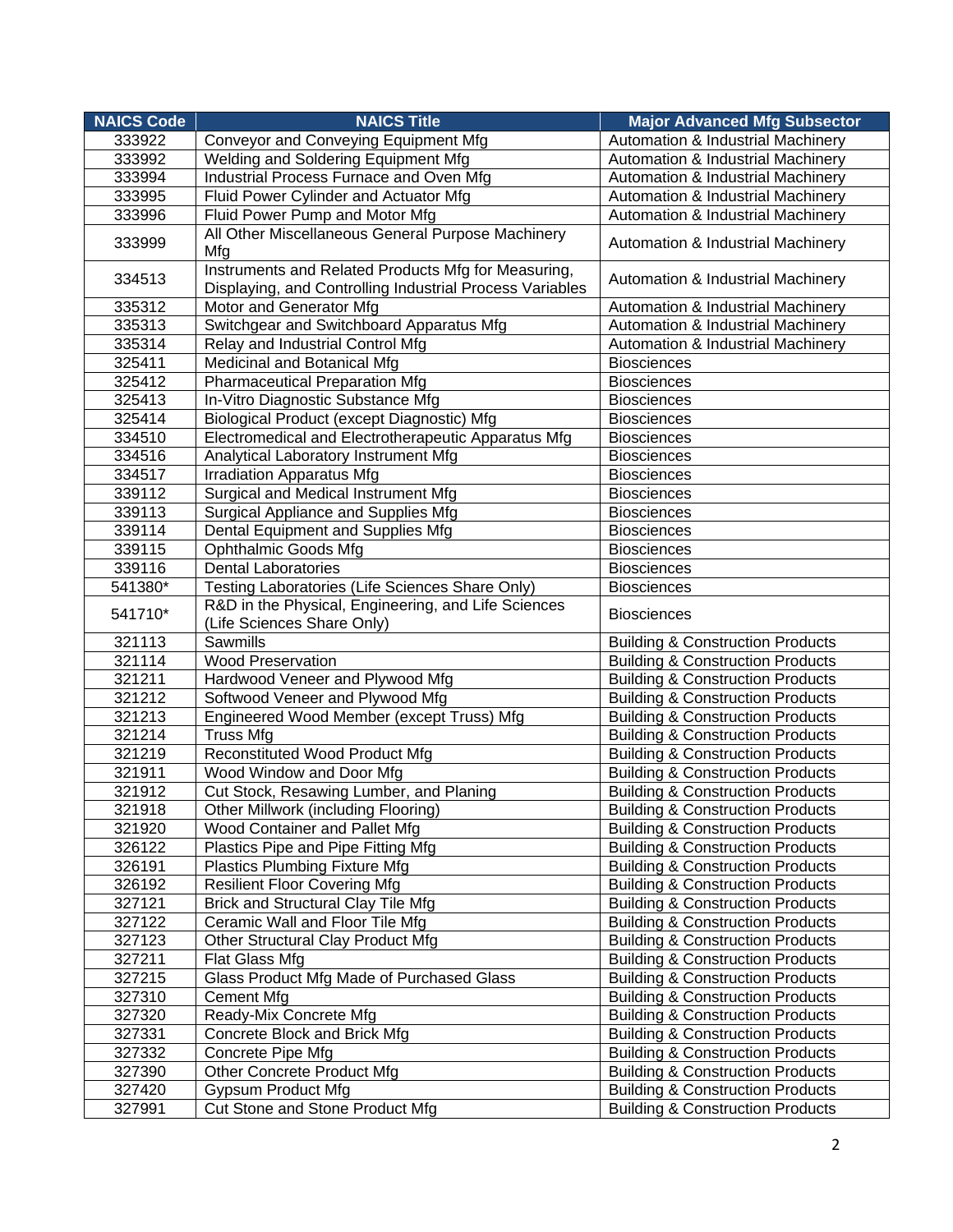| <b>NAICS Code</b> | <b>NAICS Title</b>                                                                    | <b>Major Advanced Mfg Subsector</b>         |
|-------------------|---------------------------------------------------------------------------------------|---------------------------------------------|
| 332311            | Prefabricated Metal Building and Component Mfg                                        | <b>Building &amp; Construction Products</b> |
| 332312            | <b>Fabricated Structural Metal Mfg</b>                                                | <b>Building &amp; Construction Products</b> |
| 332321            | Metal Window and Door Mfg                                                             | <b>Building &amp; Construction Products</b> |
| 332323            | Ornamental and Architectural Metal Work Mfg                                           | <b>Building &amp; Construction Products</b> |
| 332913            | Plumbing Fixture Fitting and Trim Mfg                                                 | <b>Building &amp; Construction Products</b> |
| 332998            | Enameled Iron and Metal Sanitary Ware Mfg                                             | <b>Building &amp; Construction Products</b> |
| 335121            | Residential Electric Lighting Fixture Mfg                                             | <b>Building &amp; Construction Products</b> |
| 335122            | Commercial, Industrial, and Institutional Electric Lighting<br><b>Fixture Mfg</b>     | <b>Building &amp; Construction Products</b> |
| 337110            | Wood Kitchen Cabinet and Countertop Mfg                                               | <b>Building &amp; Construction Products</b> |
| 337212            | Custom Architectural Woodwork and Millwork Mfg                                        | <b>Building &amp; Construction Products</b> |
| 325193            | Ethyl Alcohol Mfg                                                                     | Cleantech                                   |
| 333411            | Air Purification Equipment Mfg                                                        | Cleantech                                   |
| 333414            | Heating Equipment (except Warm Air Furnaces) Mfg                                      | Cleantech                                   |
| 333415            | Air-Conditioning and Warm Air Heating Equipment and                                   | Cleantech                                   |
|                   | Commercial and Industrial Refrigeration Equipment Mfg                                 |                                             |
| 333611            | Turbine and Turbine Generator Set Units Mfg                                           | Cleantech                                   |
| 333612            | Speed Changer, Industrial High-Speed Drive, and Gear<br>Mfg                           | Cleantech                                   |
| 334512            | Automatic Environmental Control Mfg for Residential,<br>Commercial, and Appliance Use | Cleantech                                   |
| 335911            | <b>Storage Battery Mfg</b>                                                            | Cleantech                                   |
| 335912            | <b>Primary Battery Mfg</b>                                                            | Cleantech                                   |
| 334111            | <b>Electronic Computer Mfg</b>                                                        | <b>Computers &amp; Related Electronics</b>  |
| 334112            | <b>Computer Storage Device Mfg</b>                                                    | <b>Computers &amp; Related Electronics</b>  |
| 334113            | <b>Computer Terminal Mfg</b>                                                          | <b>Computers &amp; Related Electronics</b>  |
| 334119            | Other Computer Peripheral Equipment Mfg                                               | <b>Computers &amp; Related Electronics</b>  |
| 334210            | Telephone Apparatus Mfg                                                               | <b>Computers &amp; Related Electronics</b>  |
| 334220            | Radio and Television Broadcasting and Wireless<br><b>Communications Equipment Mfg</b> | <b>Computers &amp; Related Electronics</b>  |
| 334290            | Other Communications Equipment Mfg                                                    | <b>Computers &amp; Related Electronics</b>  |
| 334310            | Audio and Video Equipment Mfg                                                         | <b>Computers &amp; Related Electronics</b>  |
| 334411            | Electron Tube Mfg                                                                     | <b>Computers &amp; Related Electronics</b>  |
| 334412            | <b>Bare Printed Circuit Board Mfg</b>                                                 | <b>Computers &amp; Related Electronics</b>  |
| 334413            | Semiconductor and Related Device Mfg                                                  | <b>Computers &amp; Related Electronics</b>  |
| 334414            | <b>Electronic Capacitor Mfg</b>                                                       | <b>Computers &amp; Related Electronics</b>  |
| 334415            | <b>Electronic Resistor Mfg</b>                                                        | <b>Computers &amp; Related Electronics</b>  |
| 334416            | Electronic Coil, Transformer, and Other Inductor Mfg                                  | <b>Computers &amp; Related Electronics</b>  |
| 334417            | <b>Electronic Connector Mfg</b>                                                       | <b>Computers &amp; Related Electronics</b>  |
| 334418            | Printed Circuit Assembly (Electronic Assembly) Mfg                                    | <b>Computers &amp; Related Electronics</b>  |
| 334419            | <b>Other Electronic Component Mfg</b>                                                 | <b>Computers &amp; Related Electronics</b>  |
| 311111            | Dog and Cat Food Mfg                                                                  | Food Processing & Products                  |
| 311119            | Other Animal Food Mfg                                                                 | Food Processing & Products                  |
| 311211            | <b>Flour Milling</b>                                                                  | Food Processing & Products                  |
| 311212            | <b>Rice Milling</b>                                                                   | Food Processing & Products                  |
| 311213            | Malt Mfg                                                                              | Food Processing & Products                  |
| 311225            | Fats and Oils Refining and Blending                                                   | Food Processing & Products                  |
| 311230            | <b>Breakfast Cereal Mfg</b>                                                           | Food Processing & Products                  |
| 311311            | Sugarcane Mills                                                                       | Food Processing & Products                  |
| 311312            | <b>Cane Sugar Refining</b>                                                            | Food Processing & Products                  |
| 311313            | Beet Sugar Mfg                                                                        | Food Processing & Products                  |
| 311320            | Chocolate and Confectionery Mfg from Cacao Beans                                      | Food Processing & Products                  |
| 311330            | Confectionery Mfg from Purchased Chocolate                                            | Food Processing & Products                  |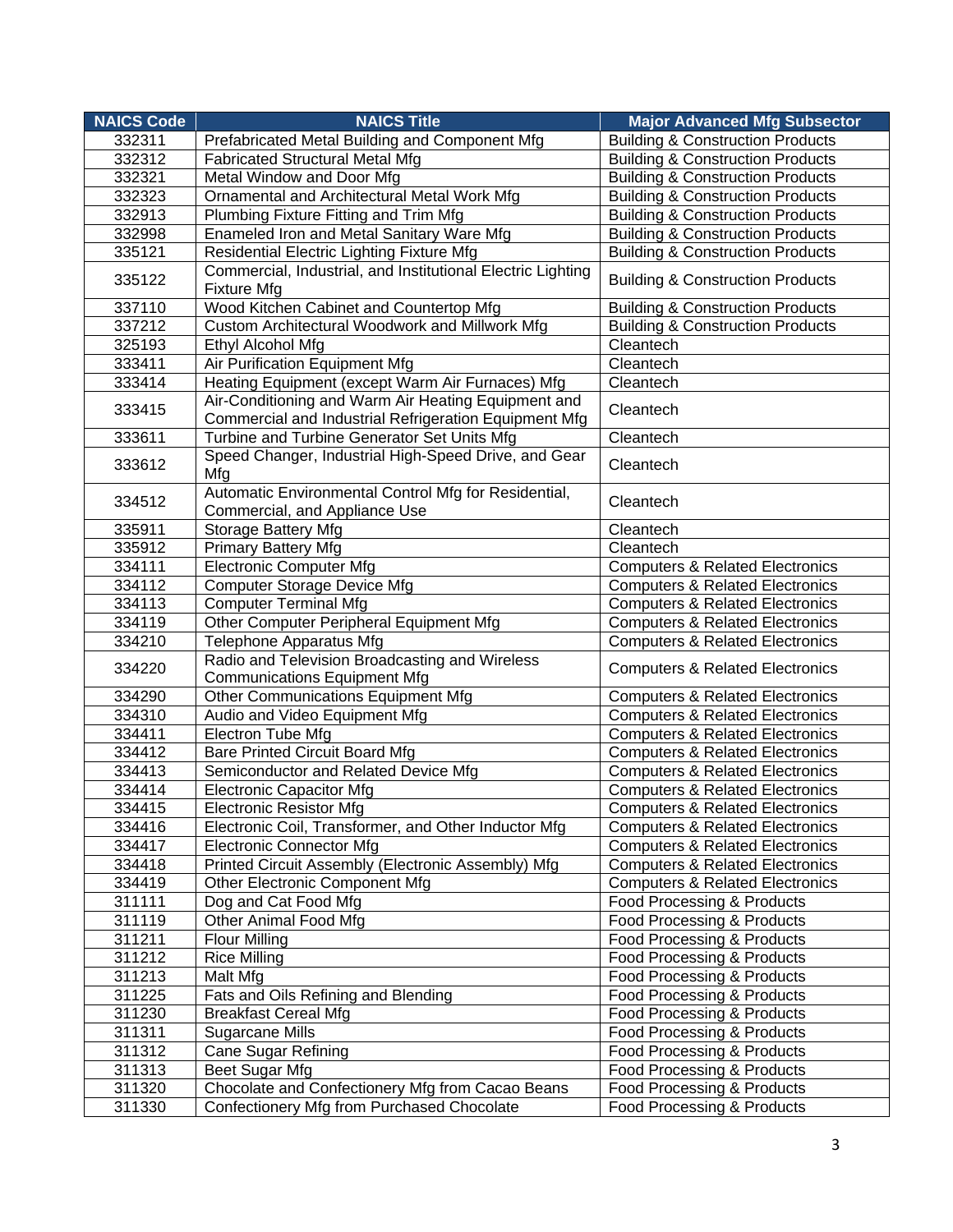| <b>NAICS Code</b> | <b>NAICS Title</b>                                         | <b>Major Advanced Mfg Subsector</b> |
|-------------------|------------------------------------------------------------|-------------------------------------|
| 311340            | Nonchocolate Confectionery Mfg                             | Food Processing & Products          |
| 311411            | Frozen Fruit, Juice, and Vegetable Mfg                     | Food Processing & Products          |
| 311412            | Frozen Specialty Food Mfg                                  | Food Processing & Products          |
| 311421            | Fruit and Vegetable Canning                                | Food Processing & Products          |
| 311422            | <b>Specialty Canning</b>                                   | Food Processing & Products          |
| 311423            | Dried and Dehydrated Food Mfg                              | Food Processing & Products          |
| 311511            | Fluid Milk Mfg                                             | Food Processing & Products          |
| 311512            | <b>Creamery Butter Mfg</b>                                 | Food Processing & Products          |
| 311513            | Cheese Mfg                                                 | Food Processing & Products          |
| 311514            | Dry, Condensed, and Evaporated Dairy Product Mfg           | Food Processing & Products          |
| 311520            | Ice Cream and Frozen Dessert Mfg                           | Food Processing & Products          |
| 311811            | <b>Retail Bakeries</b>                                     | Food Processing & Products          |
| 311812            | <b>Commercial Bakeries</b>                                 | Food Processing & Products          |
| 311813            | Frozen Cakes, Pies, and Other Pastries Mfg                 | Food Processing & Products          |
| 311821            | Cookie and Cracker Mfg                                     | Food Processing & Products          |
| 311822            | Flour Mixes and Dough Mfg from Purchased Flour             | Food Processing & Products          |
| 311823            | Dry Pasta Mfg                                              | Food Processing & Products          |
| 311830            | <b>Tortilla Mfg</b>                                        | Food Processing & Products          |
| 311911            | Roasted Nuts and Peanut Butter Mfg                         | Food Processing & Products          |
| 311919            | Other Snack Food Mfg                                       | Food Processing & Products          |
| 311920            | Coffee and Tea Mfg                                         | Food Processing & Products          |
| 311930            | Flavoring Syrup and Concentrate Mfg                        | Food Processing & Products          |
| 311941            | Mayonnaise, Dressing, and Other Prepared Sauce Mfg         | Food Processing & Products          |
| 311942            | Spice and Extract Mfg                                      | Food Processing & Products          |
| 311991            | Perishable Prepared Food Mfg                               | Food Processing & Products          |
| 311999            | All Other Miscellaneous Food Mfg                           | Food Processing & Products          |
| 333294            | Food Product Machinery Mfg                                 | Food Processing & Products          |
| 311612            | Meat Processed from Carcasses                              | <b>Meat Processing</b>              |
| 311613            | Rendering and Meat Byproduct Processing                    | <b>Meat Processing</b>              |
| 311615            | <b>Poultry Processing</b>                                  | <b>Meat Processing</b>              |
| 336213            | Motor Home Mfg                                             | Motor Homes & Campers               |
| 336214            | <b>Travel Trailer and Camper Mfg</b>                       | Motor Homes & Campers               |
| 322130            | Paperboard Mills                                           | Packaging                           |
| 322211            | Corrugated and Solid Fiber Box Mfg                         | Packaging                           |
| 322212            | Folding Paperboard Box Mfg                                 | Packaging                           |
| 322213            | Setup Paperboard Box Mfg                                   | Packaging                           |
| 322214            | Fiber Can, Tube, Drum, and Similar Products Mfg            | Packaging                           |
| 322215            | Nonfolding Sanitary Food Container Mfg                     | Packaging                           |
| 322221            | Coated and Laminated Packaging Paper Mfg                   | Packaging                           |
| 322222            | Coated and Laminated Paper Mfg                             | Packaging                           |
| 322223            | Coated Paper Bag and Pouch Mfg                             | Packaging                           |
| 322224            | Uncoated Paper and Multiwall Bag Mfg                       | Packaging                           |
| 322225            | Laminated Aluminum Foil Mfg for Flexible Packaging<br>Uses | Packaging                           |
| 322226            | Surface-Coated Paperboard Mfg                              | Packaging                           |
| 326111            | Plastics Bag and Pouch Mfg                                 | Packaging                           |
| 326112            | Plastics Packaging Film and Sheet (including               | Packaging                           |
|                   | Laminated) Mfg                                             |                                     |
| 326160            | <b>Plastics Bottle Mfg</b>                                 | Packaging                           |
| 327213            | <b>Glass Container Mfg</b>                                 | Packaging                           |
| 332431            | Metal Can Mfg                                              | Packaging                           |
| 332439            | Other Metal Container Mfg                                  | Packaging                           |
| 333993            | Packaging Machinery Mfg                                    | Packaging                           |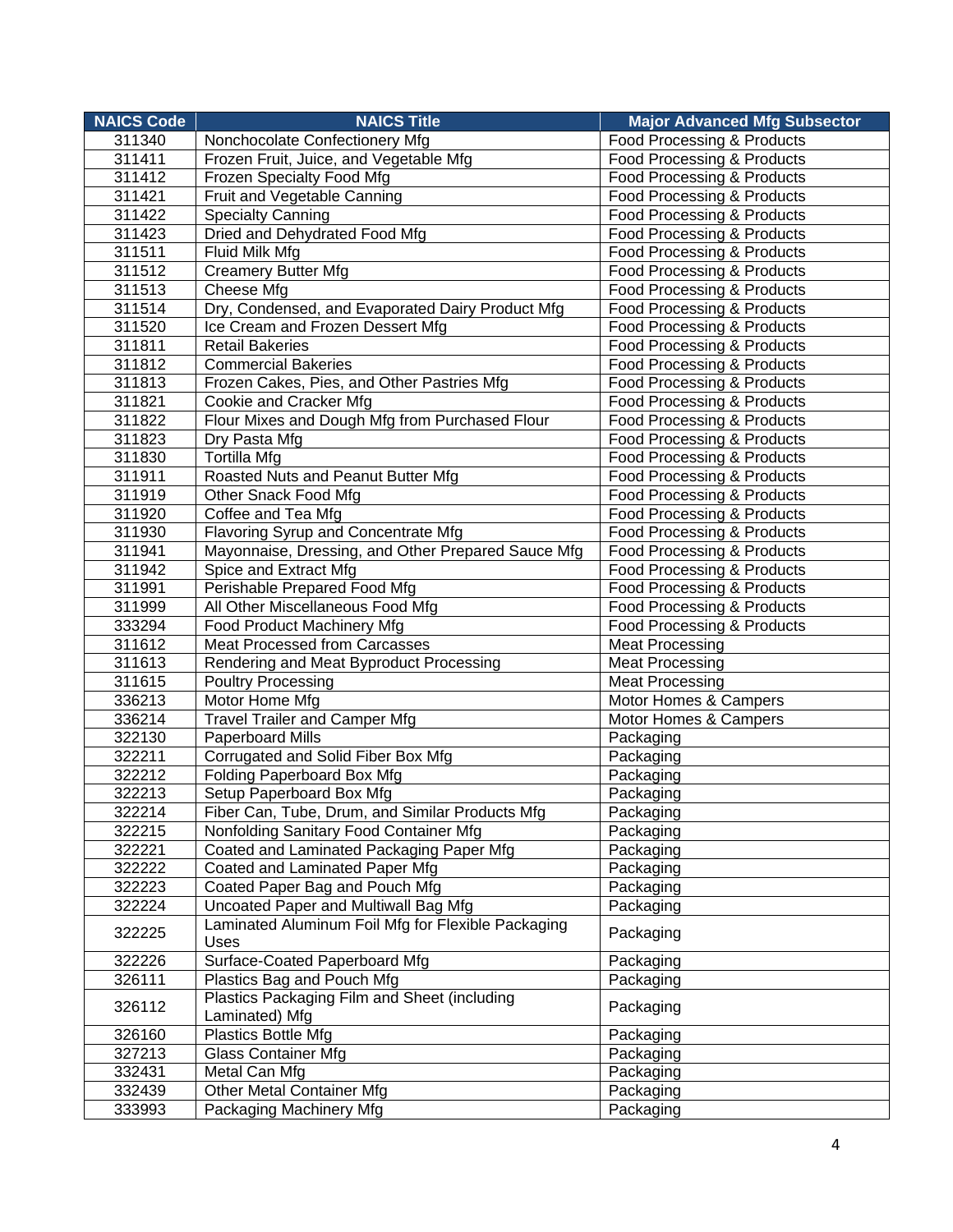| <b>NAICS Code</b> | <b>NAICS Title</b>                                                                             | <b>Major Advanced Mfg Subsector</b>         |
|-------------------|------------------------------------------------------------------------------------------------|---------------------------------------------|
| 325211            | Plastics Material and Resin Mfg                                                                | <b>Polymers &amp; Misc Plastic Products</b> |
| 325212            | <b>Synthetic Rubber Mfg</b>                                                                    | Polymers & Misc Plastic Products            |
| 325510            | Paint and Coating Mfg                                                                          | Polymers & Misc Plastic Products            |
| 325520            | Adhesive Mfg                                                                                   | Polymers & Misc Plastic Products            |
| 325991            | <b>Custom Compounding of Purchased Resins</b>                                                  | Polymers & Misc Plastic Products            |
| 326113            | Unlaminated Plastics Film and Sheet (except                                                    | Polymers & Misc Plastic Products            |
|                   | Packaging) Mfg                                                                                 |                                             |
| 326121            | Unlaminated Plastics Profile Shape Mfg                                                         | Polymers & Misc Plastic Products            |
| 326140            | Polystyrene Foam Product Mfg                                                                   | Polymers & Misc Plastic Products            |
| 326150            | Urethane and Other Foam Product (except Polystyrene)<br>Mfg                                    | Polymers & Misc Plastic Products            |
| 326199            | All Other Plastics Product Mfg                                                                 | Polymers & Misc Plastic Products            |
| 326220            | Rubber and Plastics Hoses and Belting Mfg                                                      | Polymers & Misc Plastic Products            |
| 326291            | Rubber Product Mfg for Mechanical Use                                                          | Polymers & Misc Plastic Products            |
| 326299            | All Other Rubber Product Mfg                                                                   | Polymers & Misc Plastic Products            |
| 333220            | Plastics and Rubber Industry Machinery Mfg                                                     | Polymers & Misc Plastic Products            |
| 331111            | Iron and Steel Mills                                                                           | <b>Primary Metals Manufacturing</b>         |
| 331112            | Electrometallurgical Ferroalloy Product Mfg                                                    | <b>Primary Metals Manufacturing</b>         |
| 331210            | Iron and Steel Pipe and Tube Mfg from Purchased Steel                                          | <b>Primary Metals Manufacturing</b>         |
| 331221            | Rolled Steel Shape Mfg                                                                         | <b>Primary Metals Manufacturing</b>         |
| 331222            | <b>Steel Wire Drawing</b>                                                                      | <b>Primary Metals Manufacturing</b>         |
| 331311            | Alumina Refining                                                                               | <b>Primary Metals Manufacturing</b>         |
| 331312            | <b>Primary Aluminum Production</b>                                                             | <b>Primary Metals Manufacturing</b>         |
| 331314            | Secondary Smelting and Alloying of Aluminum                                                    | <b>Primary Metals Manufacturing</b>         |
| 331315            | Aluminum Sheet, Plate, and Foil Mfg                                                            | <b>Primary Metals Manufacturing</b>         |
| 331316            | Aluminum Extruded Product Mfg                                                                  | <b>Primary Metals Manufacturing</b>         |
| 331319            | Other Aluminum Rolling and Drawing                                                             | <b>Primary Metals Manufacturing</b>         |
| 331411            | Primary Smelting and Refining of Copper                                                        | <b>Primary Metals Manufacturing</b>         |
| 331419            | Primary Smelting and Refining of Nonferrous Metal<br>(except Copper and Aluminum)              | <b>Primary Metals Manufacturing</b>         |
| 331421            | Copper Rolling, Drawing, and Extruding                                                         | <b>Primary Metals Manufacturing</b>         |
| 331422            | Copper Wire (except Mechanical) Drawing                                                        | <b>Primary Metals Manufacturing</b>         |
| 331423            | Secondary Smelting, Refining, and Alloying of Copper                                           | <b>Primary Metals Manufacturing</b>         |
| 331491            | Nonferrous Metal (except Copper and Aluminum)<br>Rolling, Drawing, and Extruding               | <b>Primary Metals Manufacturing</b>         |
| 331492            | Secondary Smelting, Refining, and Alloying of<br>Nonferrous Metal (except Copper and Aluminum) | <b>Primary Metals Manufacturing</b>         |
| 331511            | Iron Foundries                                                                                 | <b>Primary Metals Manufacturing</b>         |
| 331512            | <b>Steel Investment Foundries</b>                                                              | <b>Primary Metals Manufacturing</b>         |
| 331513            | Steel Foundries (except Investment)                                                            | <b>Primary Metals Manufacturing</b>         |
| 331521            | <b>Aluminum Die-Casting Foundries</b>                                                          | <b>Primary Metals Manufacturing</b>         |
| 331522            | Nonferrous (except Aluminum) Die-Casting Foundries                                             | <b>Primary Metals Manufacturing</b>         |
| 331524            | Aluminum Foundries (except Die-Casting)                                                        | <b>Primary Metals Manufacturing</b>         |
| 331525            | Copper Foundries (except Die-Casting)                                                          | <b>Primary Metals Manufacturing</b>         |
| 331528            | Other Nonferrous Foundries (except Die-Casting)                                                | <b>Primary Metals Manufacturing</b>         |
| 323111            | Commercial Gravure Printing                                                                    | Printing                                    |
| 323112            | <b>Commercial Flexographic Printing</b>                                                        | Printing                                    |
| 323113            | <b>Commercial Screen Printing</b>                                                              | Printing                                    |
| 323114            | <b>Quick Printing</b>                                                                          | Printing                                    |
| 323115            | <b>Digital Printing</b>                                                                        | Printing                                    |
| 323116            | <b>Manifold Business Forms Printing</b>                                                        | Printing                                    |
| 323117            | <b>Books Printing</b>                                                                          | Printing                                    |
| 323118            | Blankbook, Looseleaf Binders, and Devices Mfg                                                  | Printing                                    |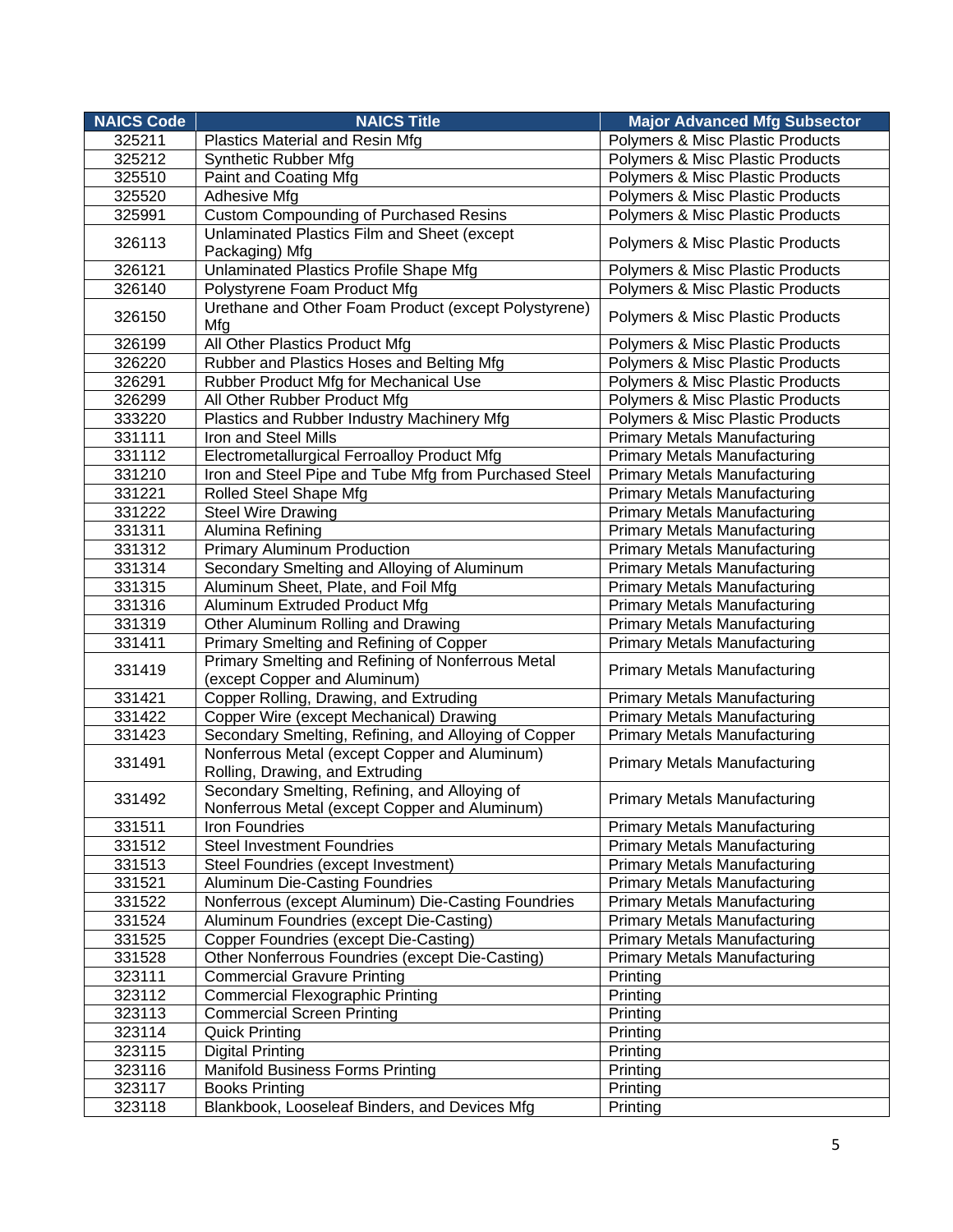| <b>NAICS Code</b> | <b>NAICS Title</b>                                                                    | <b>Major Advanced Mfg Subsector</b>                           |
|-------------------|---------------------------------------------------------------------------------------|---------------------------------------------------------------|
| 323119            | <b>Other Commercial Printing</b>                                                      | Printing                                                      |
| 323121            | <b>Tradebinding and Related Work</b>                                                  | Printing                                                      |
| 323122            | <b>Prepress Services</b>                                                              | Printing                                                      |
| 325910            | Printing Ink Mfg                                                                      | Printing                                                      |
| 333293            | Printing Machinery and Equipment Mfg                                                  | Printing                                                      |
| 541330            | <b>Engineering Services</b>                                                           | Research, Engineering, & Industrial<br><b>Design Services</b> |
| 541420            | <b>Industrial Design Services</b>                                                     | Research, Engineering, & Industrial<br>Design Services        |
| 541380*           | Testing Laboratories (Non-Life Sciences Share Only)                                   | Research, Engineering, & Industrial<br>Design Services        |
| 541710*           | R&D in the Physical, Engineering, and Life Sciences<br>(Non-Life Sciences Share Only) | Research, Engineering, & Industrial<br>Design Services        |
| 326211            | Tire Mfg (except Retreading)                                                          | Vehicular Parts & Components                                  |
| 326212            | <b>Tire Retreading</b>                                                                | Vehicular Parts & Components                                  |
| 336211            | Motor Vehicle Body Mfg                                                                | Vehicular Parts & Components                                  |
| 336311            | Carburetor, Piston, Piston Ring, and Valve Mfg                                        | <b>Vehicular Parts &amp; Components</b>                       |
| 336312            | Gasoline Engine and Engine Parts Mfg                                                  | Vehicular Parts & Components                                  |
| 336321            | Vehicular Lighting Equipment Mfg                                                      | Vehicular Parts & Components                                  |
| 336322            | Other Motor Vehicle Electrical and Electronic<br><b>Equipment Mfg</b>                 | Vehicular Parts & Components                                  |
| 336330            | Motor Vehicle Steering and Suspension Components<br>(except Spring) Mfg               | Vehicular Parts & Components                                  |
| 336340            | Motor Vehicle Brake System Mfg                                                        | Vehicular Parts & Components                                  |
| 336350            | Motor Vehicle Transmission and Power Train Parts Mfg                                  | <b>Vehicular Parts &amp; Components</b>                       |
| 336360            | Motor Vehicle Seating and Interior Trim Mfg                                           | Vehicular Parts & Components                                  |
| 336370            | Motor Vehicle Metal Stamping                                                          | Vehicular Parts & Components                                  |
| 336391            | Motor Vehicle Air-Conditioning Mfg                                                    | Vehicular Parts & Components                                  |
| 336399            | All Other Motor Vehicle Parts Mfg                                                     | <b>Vehicular Parts &amp; Components</b>                       |

## **Traded Industry Cluster: Biosciences 2011**

| <b>NAICS Code</b> | <b>NAICS Title</b>                             | <b>Major Biosciences Subsector</b>            |
|-------------------|------------------------------------------------|-----------------------------------------------|
| 311221            | Wet corn milling                               | <b>Agricultural Feedstock &amp; Chemicals</b> |
| 311222            | Soybean processing                             | <b>Agricultural Feedstock &amp; Chemicals</b> |
| 311223            | Other oilseed processing                       | <b>Agricultural Feedstock &amp; Chemicals</b> |
| 325193            | Ethyl alcohol manufacturing                    | <b>Agricultural Feedstock &amp; Chemicals</b> |
| 325199            | All other basic organic chemical manufacturing | <b>Agricultural Feedstock &amp; Chemicals</b> |
| 325221            | Cellulosic organic fiber manufacturing         | <b>Agricultural Feedstock &amp; Chemicals</b> |
| 325311            | Nitrogenous fertilizer manufacturing           | Agricultural Feedstock & Chemicals            |
| 325312            | Phosphatic fertilizer manufacturing            | <b>Agricultural Feedstock &amp; Chemicals</b> |
| 325314            | Fertilizer (mixing only) manufacturing         | Agricultural Feedstock & Chemicals            |
| 325320            | Pesticide and other agricultural chemical mfg  | Agricultural Feedstock & Chemicals            |
| 325411            | Medicinal and botanical manufacturing          | <b>Drugs and Pharmaceuticals</b>              |
| 325412            | Pharmaceutical preparation manufacturing       | <b>Drugs and Pharmaceuticals</b>              |
| 325413            | In vitro diagnostic substance manufacturing    | <b>Drugs and Pharmaceuticals</b>              |
| 325414            | Other biological product manufacturing         | <b>Drugs and Pharmaceuticals</b>              |
| 334510            | Electromedical apparatus manufacturing         | <b>Medical Devices &amp; Equipment</b>        |
| 334516            | Analytical laboratory instrument manufacturing | Medical Devices & Equipment                   |
| 334517            | Irradiation apparatus manufacturing            | <b>Medical Devices &amp; Equipment</b>        |